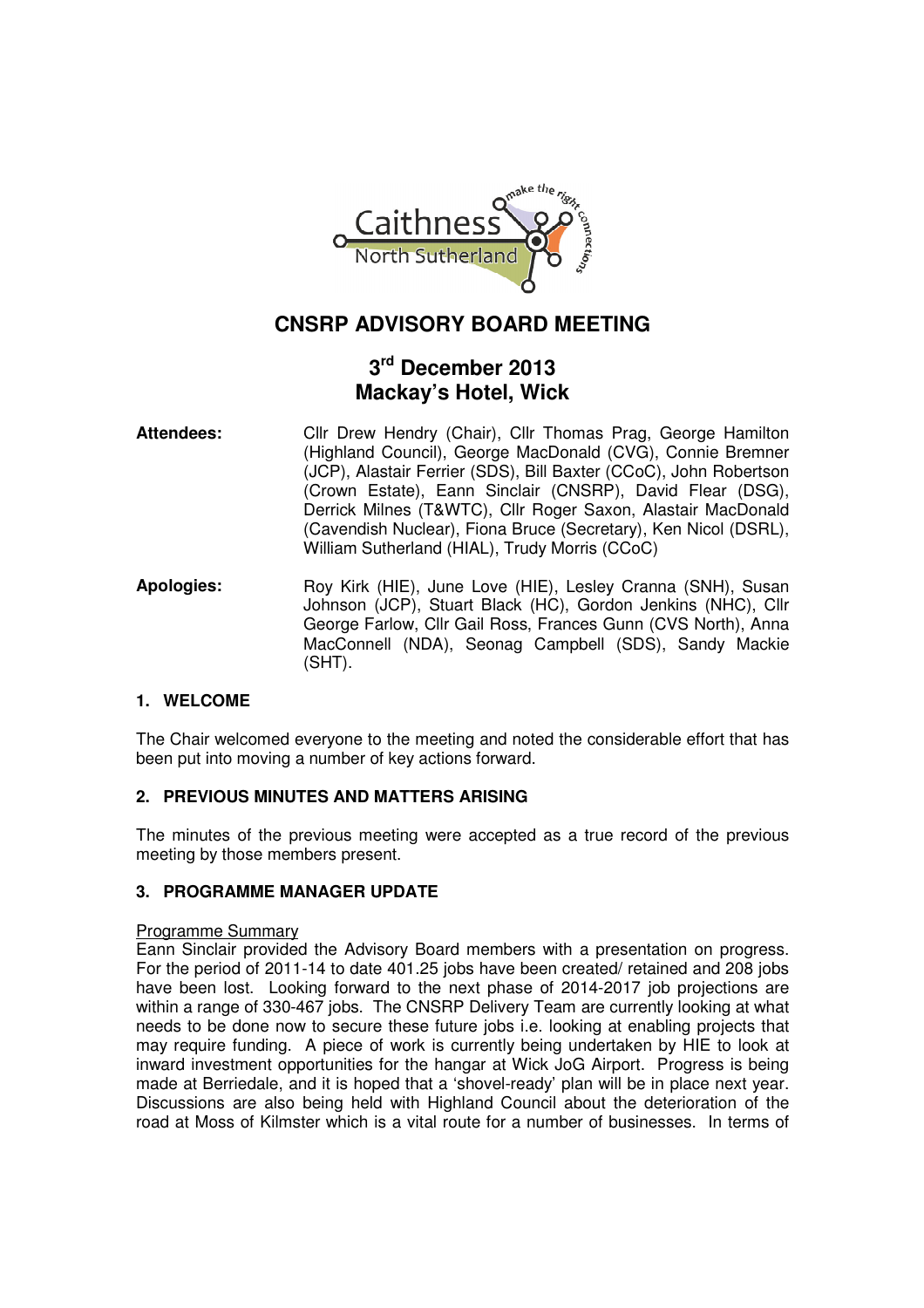digital connectivity there is a lot of work currently being undertaken but there are also a number of questions that need answers. Work is ongoing on marketing, to try and identify what activities that are already being undertaken and what funds are available.

During the discussion about job predictions John Robertson advised that the Crown Estate have developed some new software/methodology to predict GDA and future employment figures. He did state that the software will not provide 100% accuracy but it is a starting point for developers. The software is not yet fully developed, but John agreed to make it available to CNSRP for comment at this stage of development. **Action – J. Robertson to provide E. Sinclair with access to the Crown Estate's newly developed software for GDA and Employment predictions.** 

Cllr Drew Hendry noted that the work currently undertaken on job predictions does not necessary represent the average wage value of the displacement of jobs from Dounreay. This is a factor that must be taken into account when planning for the future.

A number of questions were asked with regard to timescales for the delivery of super fast broadband in Caithness & Sutherland. The HIE Broadband Team met with members for of the CCoC last week to advised them that work has already begun on updating the exchanges in Caithness and Sutherland, and superfast broadband will be ready to go live in early 2015. It was noted that there are some areas that will not be able to receive superfast broadband through the two main exchanges. Alternative options and being considered for these areas – one area of particular concern is John O'Groats. The HIE Broadband Team agreed to respond to a number of actions raised at this session and will meet with the group in the near future to provide an update on progress. The group agreed that there are a lot of positives in terms of the work that is currently being undertaken and the eventual end point. It was noted that there are a number of major construction projects being undertaken in Caithness that will allow the opportunity to install good underground fibre connections.

#### **Action – Cllr D Hendry to discuss super fast broadband availability at John O'Groats with HIE and BT.**

#### **Communications**

The level of media coverage is consistent with previous years however there is not enough proactive media coverage across the Partnership. It was suggested that a press release should be produced following Advisory and Executive Board meetings to keep the public abreast of what activities the partnership are supporting. **Action – FB to add 'media cover – press release' to future agendas.** 

#### **Action – E Sinclair to draft press release about December Advisory Board discussions/highlights.**

It was noted that a number of the partners are starting to use 'The Right Place, Right Time, Right People' strap line. It was agreed that a discussion needs to be held at a strategic level to confirm that partners are comfortable using this as a means of encapsulating the area's offering – particularly in the energy sector.

#### **Action – Cllr D Hendry to discuss usage of the 'Right Place, Right Time, Right People' strap line with Highland Council colleagues and HIE.**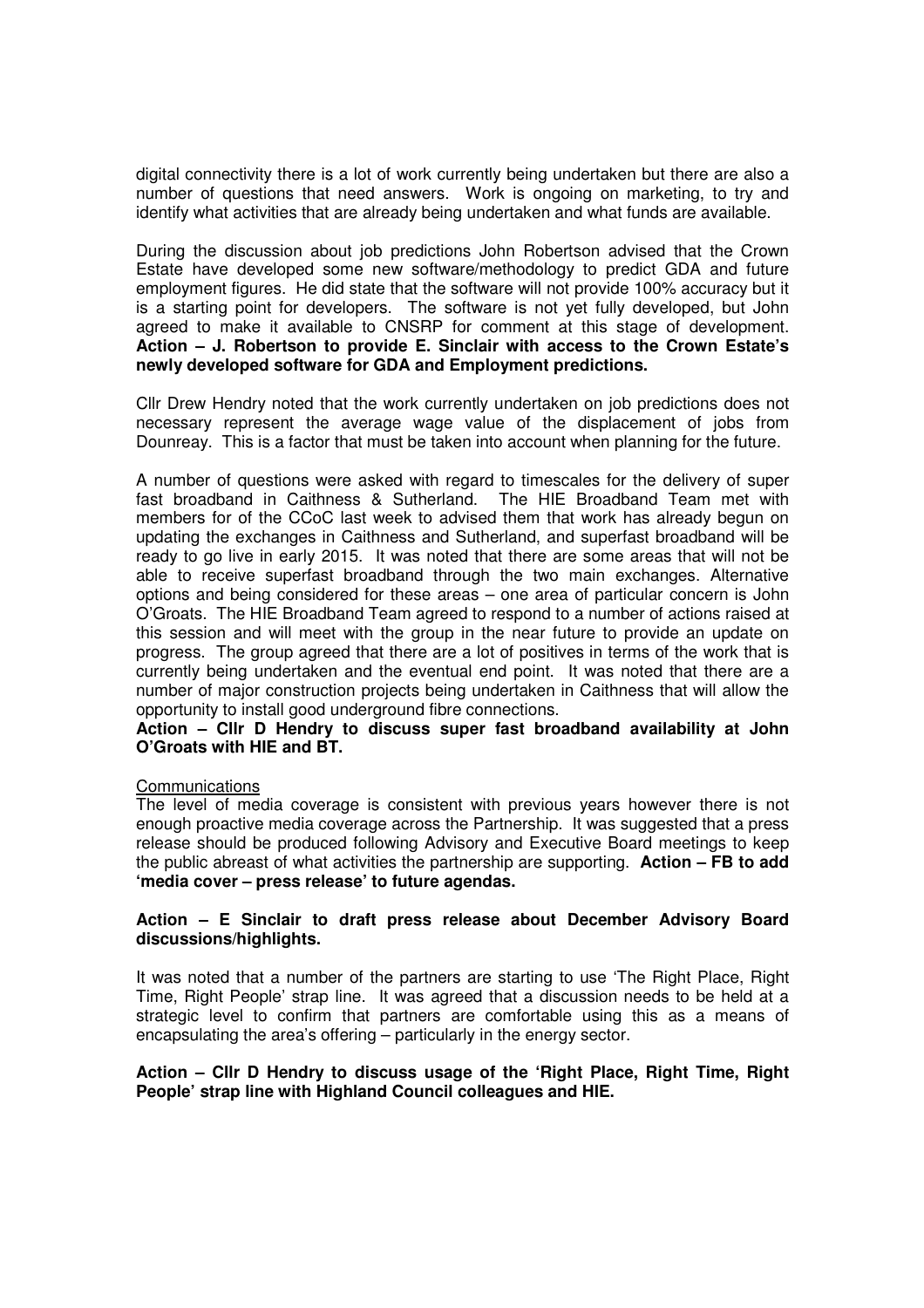Derrick Milnes advised that the Trades Council provide Eann Sinclair with early sight of any press releases to ensure he is fully briefed. It was suggested that other partners should follow suit.

# **4. INWARD INVESTMENT – PROGRESS REPORT**

Unfortunately there were no members of the Inward Investment Team available to attend the meeting. The team were in Aberdeen hosting a business event and meeting with potential inward investors. Similar events are planned for London and Edinburgh in the next few months. Attendance at key business conferences/seminars is also being reviewed to ensure that the right events are targeted.

Roy Kirk had asked for the updated HIE Caithness & North Sutherland Marketing Plan to be circulated to members for comment. The Chair expressed that he felt the strategic thread of the plan was unclear. **Action: All members to provide comments to Roy Kirk on HIE Caithness & North Sutherland Marketing Plan.** 

Cllr Thomas Prag suggested that some simple marketing practices are being missed, things that are often taken for granted by local residents. He suggested that better use could be made of Twitter. A number of positive comments were made with regard to the CNSRP Weekly Blog as a tool for sending out positive messages.

# **5. MEMBER UPDATES**

Association of Caithness Community Councils

• There was no representative available to attend the meeting.

# Caithness Chamber of Commerce

- A Jobs event is due to be held in Wick on  $8<sup>th</sup>$  February. To date 28 businesses have signed up to the event.
- The roll out of World Host training continues.
- The CCoC are administering the Caithness Business Fund. The Caithness Business Fund is currently funded solely by the Baillie Wind Farm but the CCoC are seeking other businesses to contribute towards the fund.
- The AGM of the NDA-funded North Highland Regeneration Fund was held in November. NHRF is managed by the Chamber. In advance of the meeting a number of local school young enterprise groups participated in a 'Drangon's Den' style challenge to pitch for additional funding for their enterprise. There was also an opportunity for the groups to listen to some inspirational speakers who have successful local businesses.
- The NDA-funded Caithness & North Sutherland Fund AGM was also held in November. Fund continues to be successful, and has approved around £900,000 to community projects so far.

# Caithness Voluntary Group/CVS North

• There were no items for discussion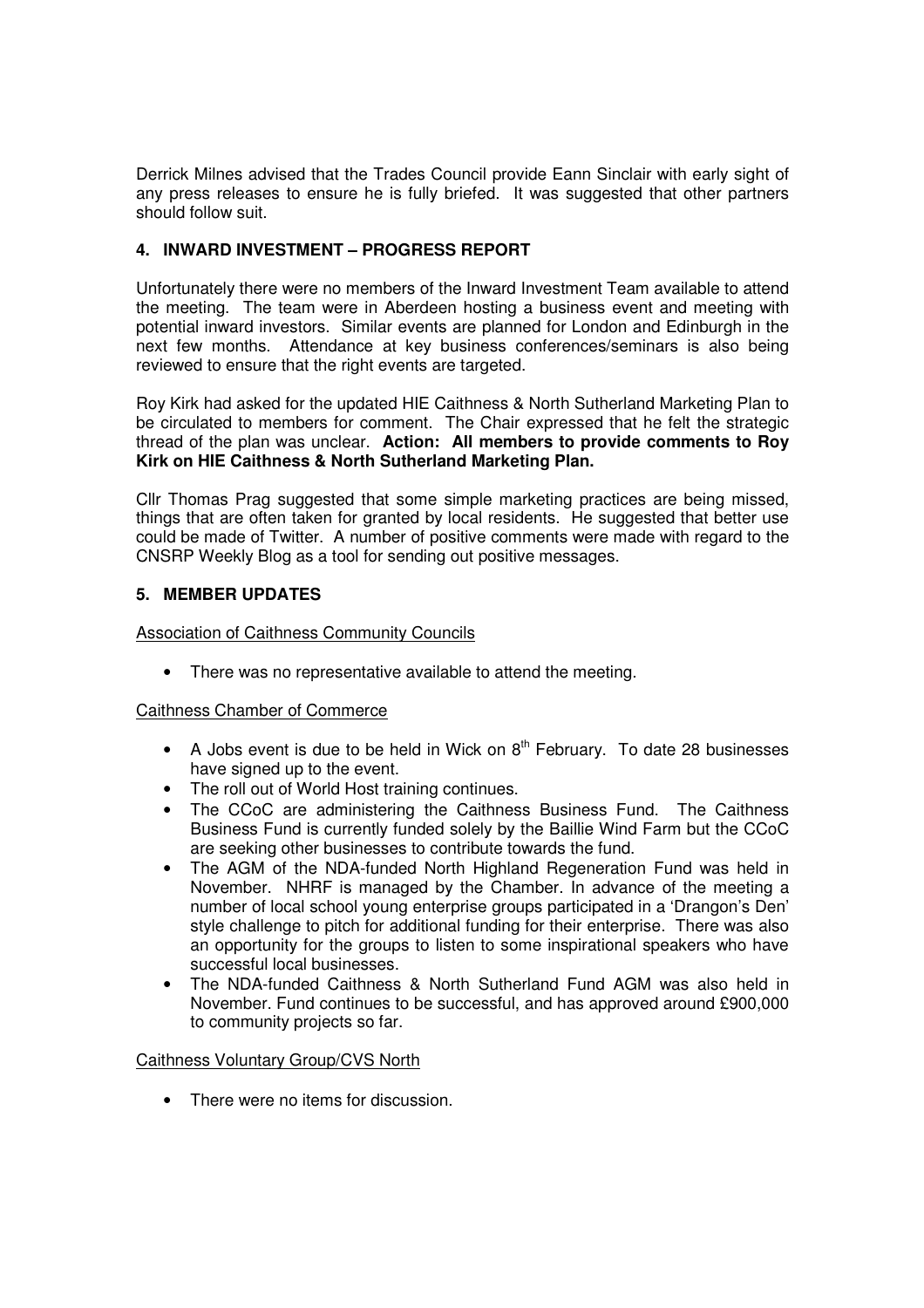### Crown Estate

- Site development continues, Scottish Power Renewables is working on its Sound of Islay tidal project (the pre-cursor project to its proposed Ness of Duncansby project).
- The latest seabed leasing round is due to conclude in March 2014.
- Investment is being made in the first wave and tidal arrays projects to support industry development to the next level.

#### Dounreay Stakeholder Group

- The DSG are continuing to engage in conversations related to super fast broadband connectivity.
- Caithness Conversations continue regarding community benefits from onshore wind energy and how they are used across the county.
- Discussions are ongoing with the NDA regarding disposal of land issues related to the former Viewfirth site.
- A meeting was held recently with Highlife Highland regarding the creation of a community sports hub in Thurso.
- The group continue to engage with the NDA on the National Nuclear Archives project. The appointment of a commercial partner is awaited.
- A request has been made by the Magnox competition team for David Flear to speak to their stakeholders about the experiences during the Dounreay bid process.

# DSRL/NDA/BDP

- Some work has been undertaken to modify the procurement section of www.dounreay.com. The webpage now includes links for potential bidders to find out about what services/resources etc are available locally.
- Some work has been undertaken to develop the Socio Economic Plan 2014/18, a draft paper will be circulated around various stakeholder for input shortly.
- A draft report has been received from the consultant working on measuring the impacts from socio economic activities carried out by DSRL, NDA and Cavendish Nuclear. A summary of this report will be circulated to the members in due course.
- A discussion paper has been produced on potential opportunities in Life Sciences sector. Some other work is also being carried out on opportunities in other sectors.
- Ken Nicol has been in discussion with a company looking to relocate to Thurso. A major issue for them is the unavailability of 24 hour courier service. There was some feedback around the table that 24 hour courier service is available through some firms. It was agreed that Highland Council would investigate the status on courier services. **Action: G Hamilton to investigate the status of 24 hour courier services to Caithness.**
- Work continues on the Marketing Proposal.
- Representatives attended a Wick Harbour workshop recently. The focus of the workshop was to gain clarity on what is required at Wick Harbour to enable it to secure new business for the future. They are working on a business case for what is needed.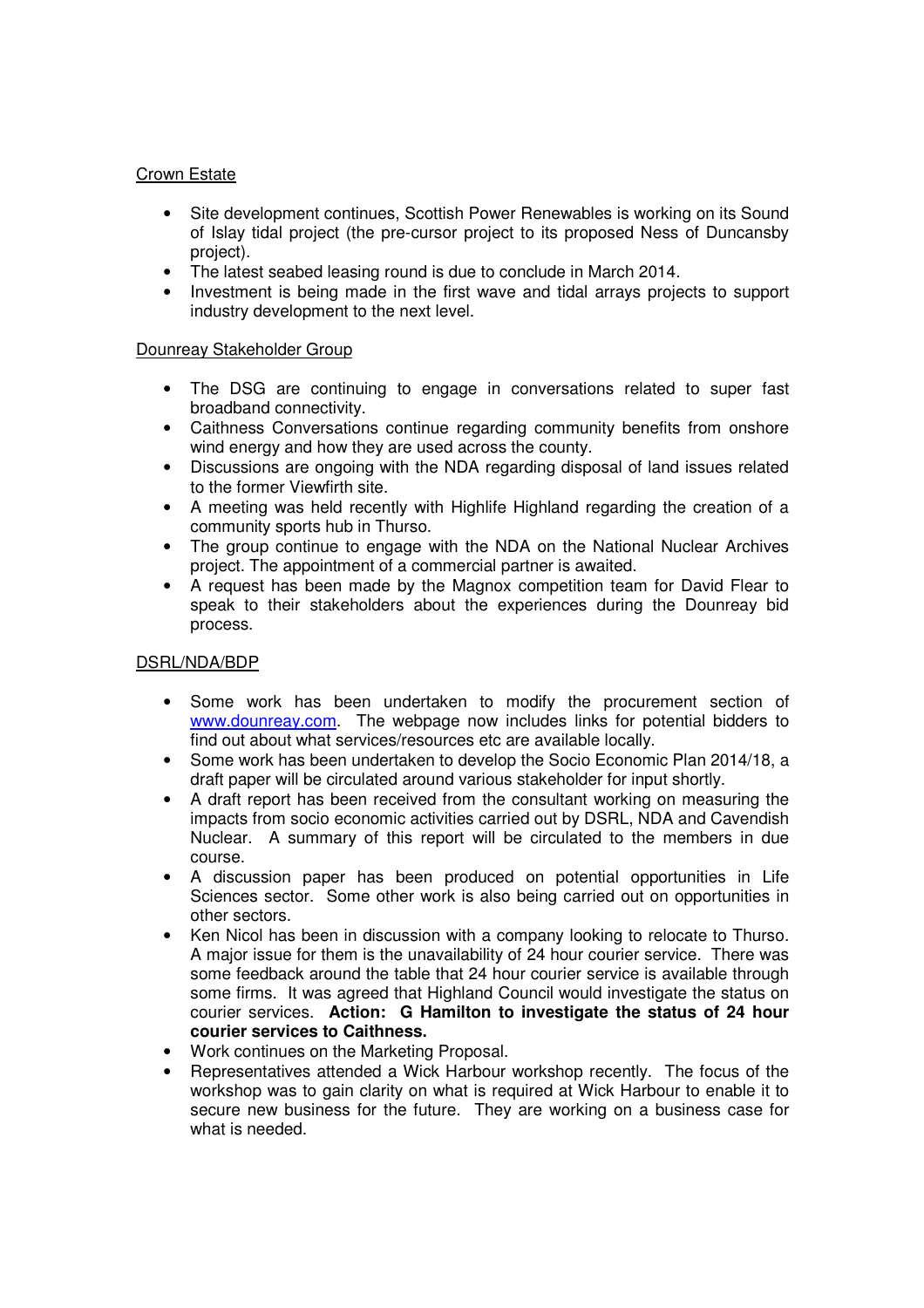- The NDA have contributed to a lot of projects/infrastructure improvements locally. They need to plan in advance what funds they need in future years across their geographical remit and Caithness needs to ensure it makes best use of these funds whilst they are available.
- Some work is currently being undertaken to understand the Dounreay workforce position in terms work transition.
- Alastair MacDonald has been asked to Chair the Oil & Gas Skills Workforce as part of the Energy North Task Force.

#### Highland Council

- A total of 22 jobs have been created as a result of new business start-ups.
- The Council have issued 11 employment grants.
- 1 Graduate placement has been offered.
- The Dounreay Planning Framework is now out for consultation.
- Council staff have supported the ongoing development of a Pentland Firth & Orkney Waters Marine Spatial Plan.
- The Caithness and Sutherland Local Plan is currently being produced, Cllr Thomas Prag expressed the importance of ensuring local input is received at this stage of development. He asked the members to encourage local communities to get involved and feed in their ideas. It is very important that this exercise is carried out properly with full engagement to ensure everything is included in the plan.
- Work is ongoing on the North Highland Visioning document.
- Involved with Marine Scotland regarding consents.
- David Flear raised a long standing issue related to drainage problems in Halkirk. The issue is still outstanding with Scottish Water. **Action: G Hamilton to follow-up drainage issue in Halkirk with Scottish Water.**
- The Chair advised that during his recent attendance at the General Assembly discussions state subsidies for air and sea travel was high on the agenda, as was digital connectivity.

#### HIAL

- Wick JoG Airport has recorded its busiest summer trade ever. This has been both in terms of Chevron contract and increased scheduled passenger numbers. The introduction of the extra Edinburgh flight has proved to be a success.
- The Chevron contract ended on  $15^{\overline{th}}$  November, the Chevron CEO for UK and Europe flew into Wick JoG Airport on the last day of the contract to personally thank the airport team for all the help they provided during the duration of the contract.
- William Sutherland advised that Wick JoG is in a good position to potentially gain business from the West of Shetland Oil Fields. Great progress has been made in terms of business development at Wick JoG Airport through partnership working.
- The airport and facilities will be used this week as part of a new car launch for Mazda.
- A positive visit was made to Lowestoft there are some real potential new business opportunities at Wick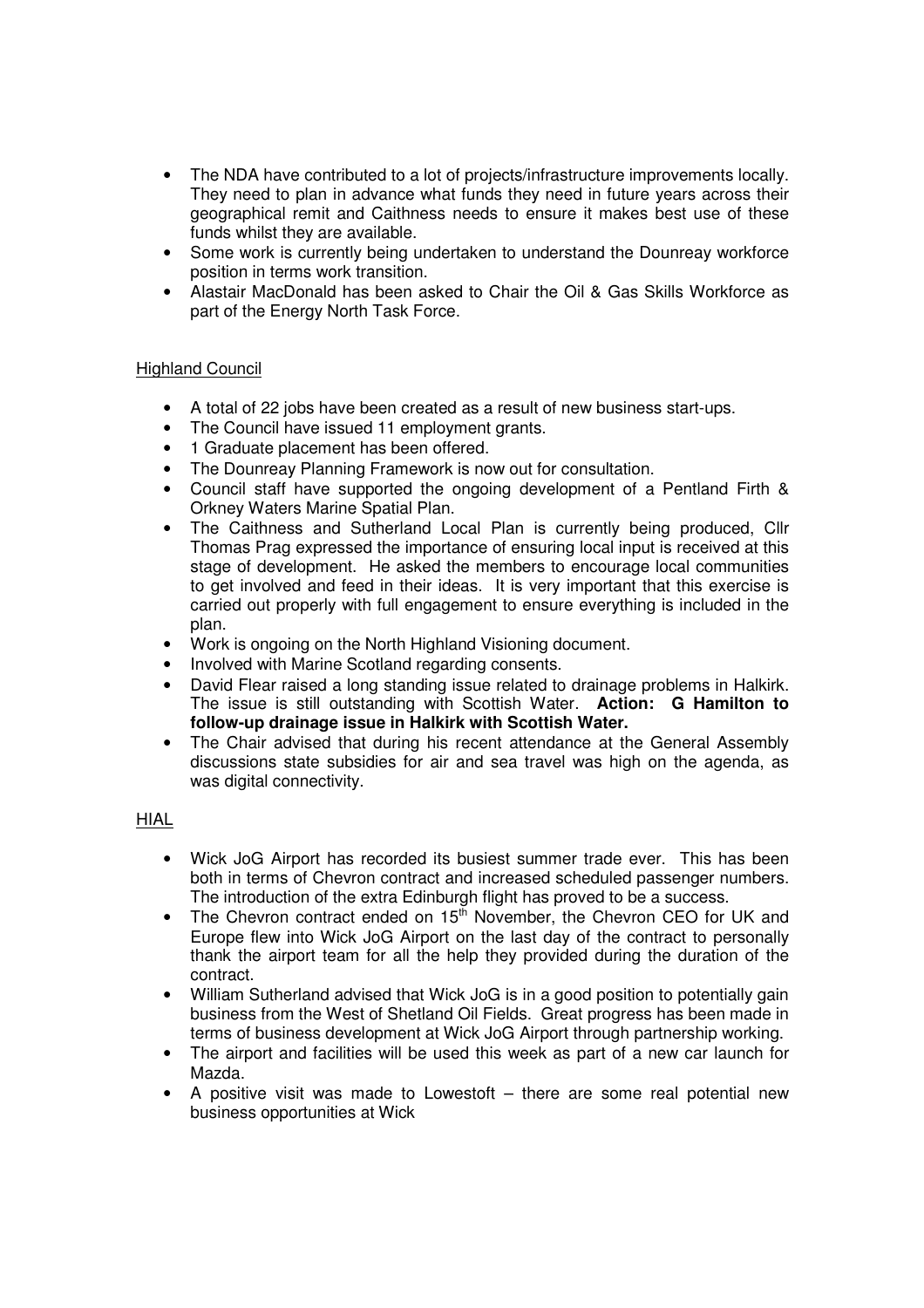• Discussions continue with potential inward investors at Wick Airport. HIAL representatives continue to push the availability of land and facilities at the surrounding industrial/business estates. Bill Baxter also raised the issue of use of land at the Airport Industrial Estate during the meeting.

# **HIE**

• There was no representative available to attend the meeting.

#### North Highland College

• There was no representative available to attend the meeting.

#### Scrabster Harbour Trust

• There was no representative available to attend the meeting. However ES did advised that the Harbour Trust will be submitting a planning application for vehicle access to the Scrabster Farm site later this month – there are still a few issues that need to be resolved with Transport Scotland. It was noted that this a major milestone for the development of the Scrabster Farm site.

#### Scottish Natural Heritage

• There was no representative available to attend the meeting.

#### Skills Development Scotland

- A UCAS Event for all Highland Schools is due to be held in Wick in September 2015. This event will be organised by SDS.
- The school-leavers' destination report was released to Highland Council last week. There has been an increase in positive destinations at Wick High School with both Thurso and Farr seeing a very slight decrease. Overall the numbers were encouraging.
- Good feedback has been received from employers and teaching staff about the S4 employability programme (Wick & Farr participated). An exercise is currently being undertaken to secure funding to roll this programme out to other schools.

#### **Job Centre Plus**

- The unemployment register in Caithness has risen to 770, this is an expected trend mainly due to seasonal employment.
- A sector-based work academy event to promote hospitality is planned for early next year.
- Discussions are being held with local employers regarding the benefits to be gained from World Host training.
- Additional resource has been provided to support employer engagement activities.
- There has been a slow up take on employability fund applications. A meeting is due to be held shortly to try and understand why this is the case.